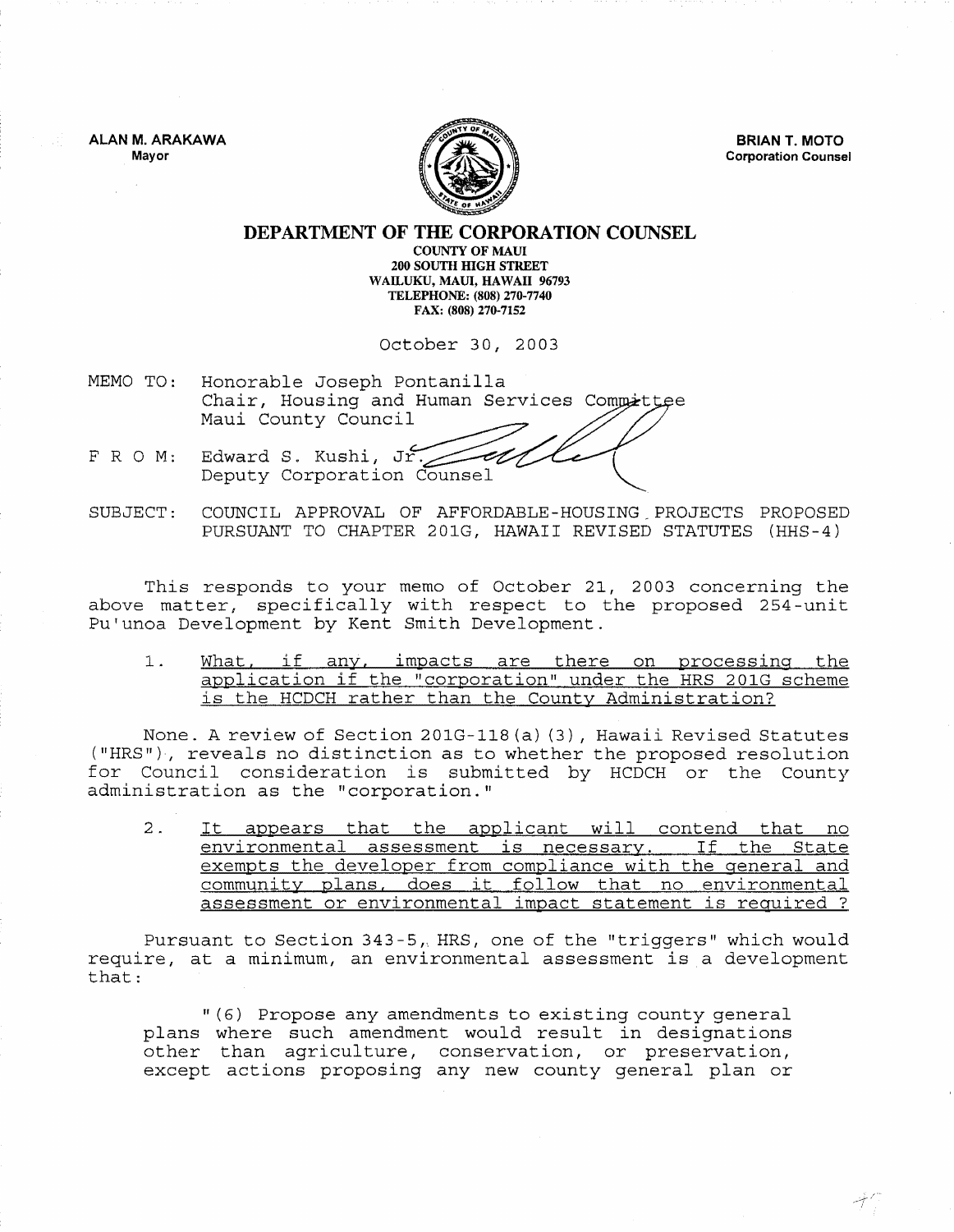Honorable Joseph Pontanilla October 30, 2003 Page 2

> amendments to any existing county general plan initiated by a county. $1<sup>1</sup>$

In Maui County, the community plans are part of the general plan.<sup>2</sup>

The subject project is located in Lahaina, and is, therefore, subject to the West Maui Community Plan, which plan designates the subject property as agriculture. Said community plan, as adopted by the Council in 1996, is a planning ordinance.

Projects/developments approved pursuant to Chapter 201G, HRS, may be exempt "from all statutes, ordinances, charter provisions, and may be enomposition and beasabody, <u>siammandose</u>, charger provisions, and<br>rules of any governmental agency relating to <u>planning</u>, zoning, construction standards for subdivisions, development and improvement of land, and the construction of units thereon". (Emphasis added.)<sup>3</sup> The applicant is requesting specific exemptions from the provisions of the West Maui Community Plan. <sup>4</sup>

In summary, were it not for Chapter 201G, HRS, and the authority it vests in the Council to exempt a project from existing, applicable planning ordinances, the subject project<sup>5</sup> would be required to process a community plan amendment to the West Maui Community Plan in accordance with Section 2.80A.060, Maui County Code, which would then trigger the requirement of an environmental assessment. Although a project approved under Chapter 201G, HRS, is not specifically listed as an exempt action under Chapter 343, HRS, in the absence of any use

 ${}^{1}$ Section 343-5(a)(6), HRS.

 $2$ Section 2.80A.010(B), Maui County Code.

 $3$ Section 201G-118(a), HRS.

 ${}^{4}$ See page 11, "Project Overview".

<sup>5</sup>It is our understanding that the proposed Pu'unoa Development meets the definition of an "assisted project" as set forth in §15-174- 2, Hawaii Administrative Rules., An "assisted project" is defined as:

... a project which is initiated and developed by an entity other than the corporation, and which is being provided state assistance to lower sales prices or rental rates. Such assistance may include, but is not necessarily limited to, interim and permanent financing, expedited processing of projects, seed money loans or grants, tax credits, general excise tax exemptions, and rental assistance. (Emphasis added.)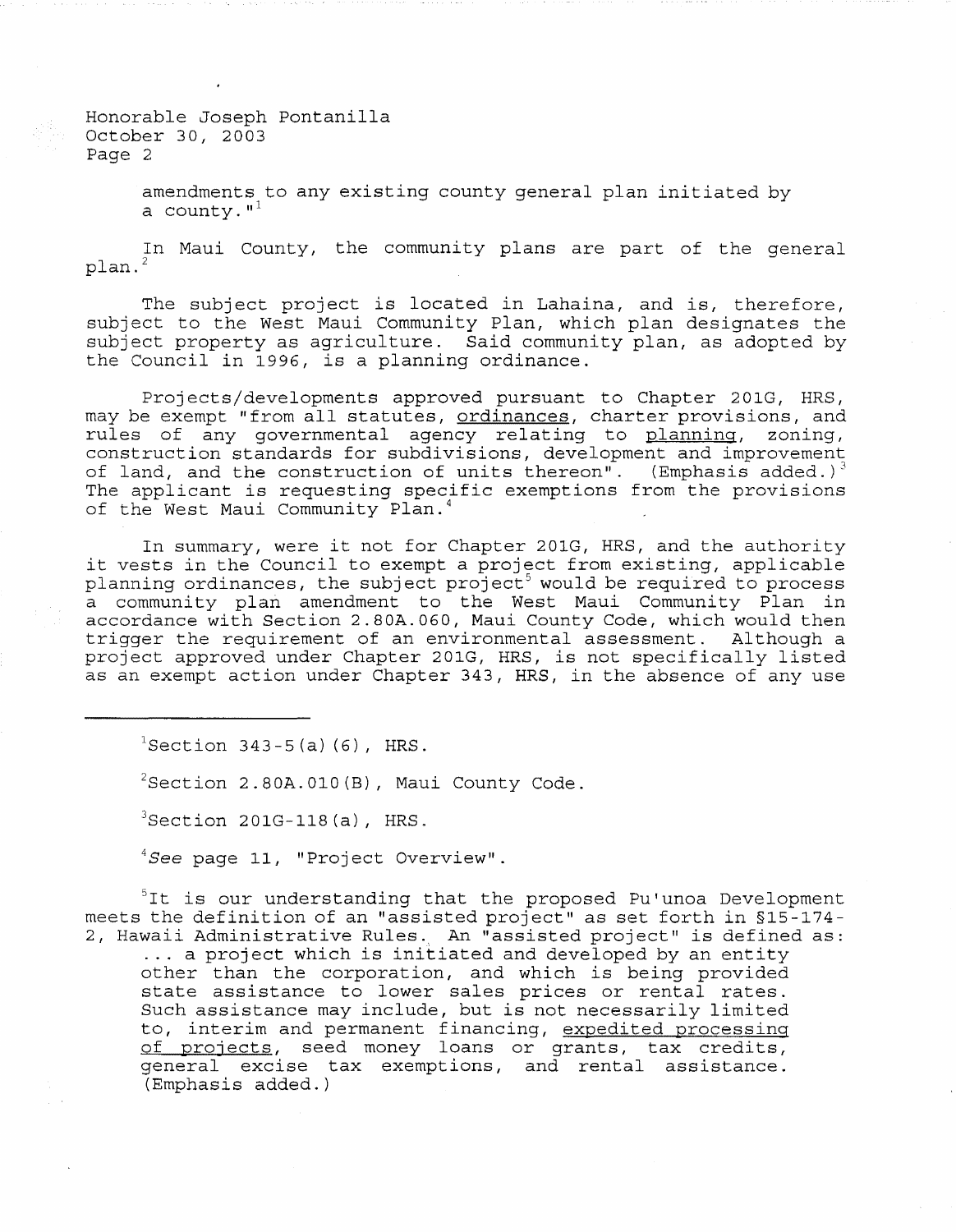Honorable Joseph Pontanilla October 30, 2003 Page 3

of state or county funds or state or county lands, there would be no "trigger" requiring compliance with Chapter 343, HRS, if the Council exempts the subject project from the provisions of the existing West Maui Community Plan.

The Department of the Attorney General, by letter dated September 22, 2003, has opined that, for reasons discussed in the letter, "an EA or EIS would not be legally required if the proposed project does not involve the use of any state or county funds and does not a county general plan amendment."<sup>6</sup> A copy of this letter is attached hereto.

## 3. If a 201G project is disapproved, can the developer resubmit the proposal at a later date?

Yes. We find no statutory provision prohibiting a resubmittal.

4. If the Council, developer, and HCDCH agree, can exemptions and/or conditions for approval be changed? Would a change to the conditions be substantial, requiring that the item be posted again on the Council or Council committee agenda?

This office has consistently taken the position that once the "preliminary plans and specifications for the project"<sup>7</sup> have been

 $6$ However, we note that, pursuant to  $\S$  $\S$ 201G-118(a)(4) and 205-4, HRS, the Pu'unoa Development will require a state land use district boundary amendment. Pursuant to §15-15-50, Hawaii Administrative Rules, the petitioner for such a district boundary amendment will be required to provide information similar in scope and content to an<br>environmental assessment. For example, the petitioner will be For example, the petitioner will be required to provide information such as:

- (10) An assessment of the impacts of the proposed use or environment, agriculture, recreational, cultural, historic, scenic, flora and fauna, groundwater, or other resources of the area;
- (11) Availability or adequacy of public services and facilities such as schools, parks, wastewater systems, solid waste disposal, drainage, water, transportation systems, public utilities, and police and fire protection, and to what extent any public agency would be impacted by the proposed development or reclassification;
- (13) Economic impacts of the proposed reclassification, use, or

(15) An assessment of need for the reclassification...  $$15-15-50$ , HAR.

 $7$  Section 201 G - 118 (a) (3) (A), HRS.

 $\sim 2\epsilon_0$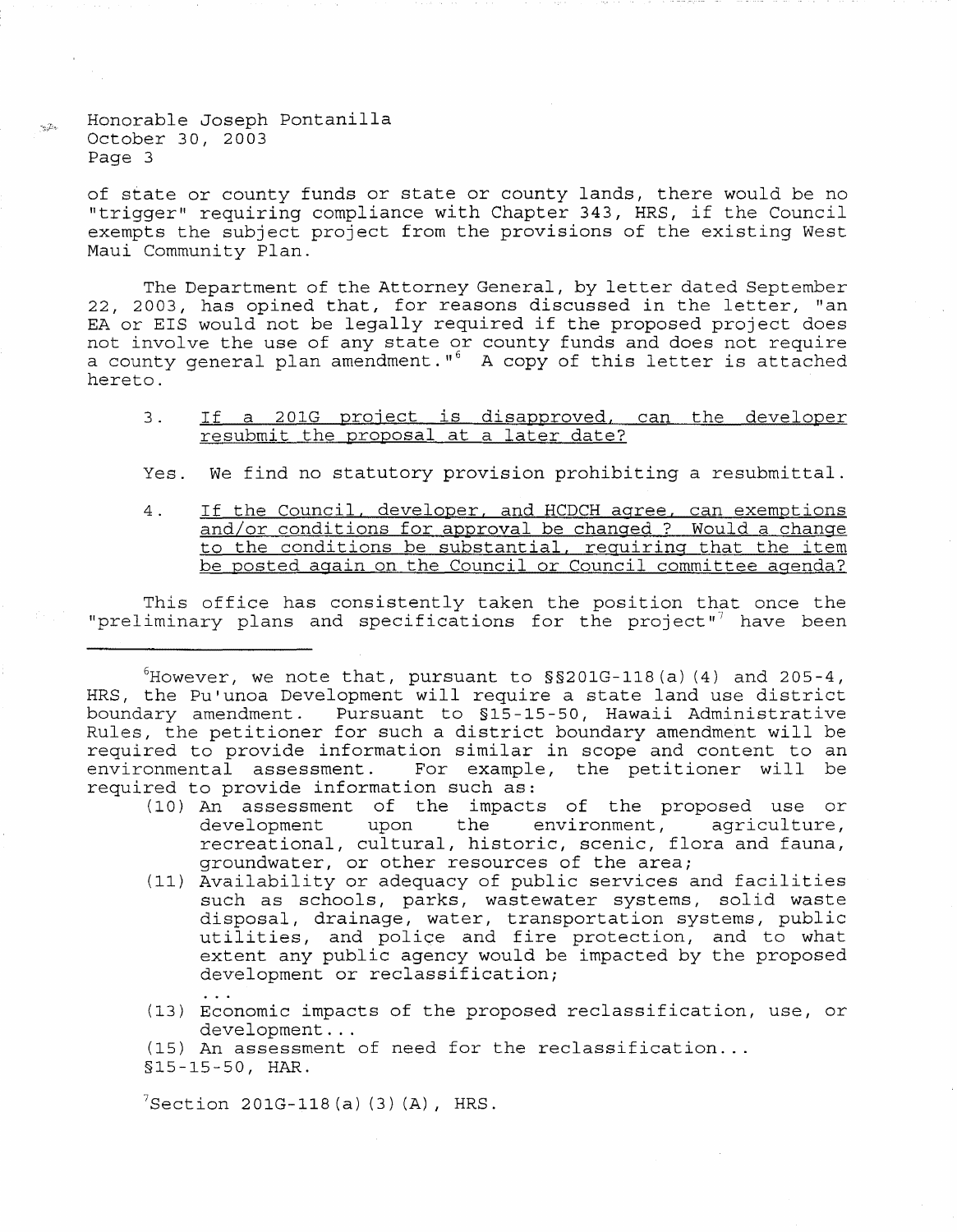Honorable Joseph Pontanilla October 30, 2003 Page 4

received by the Council, said plans and specifications cannot be revised and/or amended and, therefore, the Council must approve or disapprove the project as submitted.

5. If the developer is proposing a multi-unit project. with a portion of the units affordable and the remainder at market-rate, does the Council approve the entire project under the expedited timeframe, or only the affordable units?

The entire project as described in the preliminary plans and specifications submitted must be approved or disapproved. It was the "corporation's" (in this instance, HCDCH's) decision to present the project, as a whole, to the Council for its consideration. Pursuant to HCDCH's rules (Section 15-174-26, Hawaii Administrative Rules) and Section 201G-118(a) (I), HRS, HCDCH must have found that the subject project "is consistent with the purpose and intent of this chapter, and meets minimum requirements of health and safety".  $6 +$ 

Call if further discussion/clarification is needed.

APPROVED FOR TRANSMITTAL:

 $\sigma$ fation Counsel S:\ALL\ESK\Advisory\memo to pontanilla re HCDCH 201G project.wpd

Attachment

cc: Alice Lee, Director, Department of Housing and Human Concerns

 $8$ \$201G-118(a)(1), HRS.

f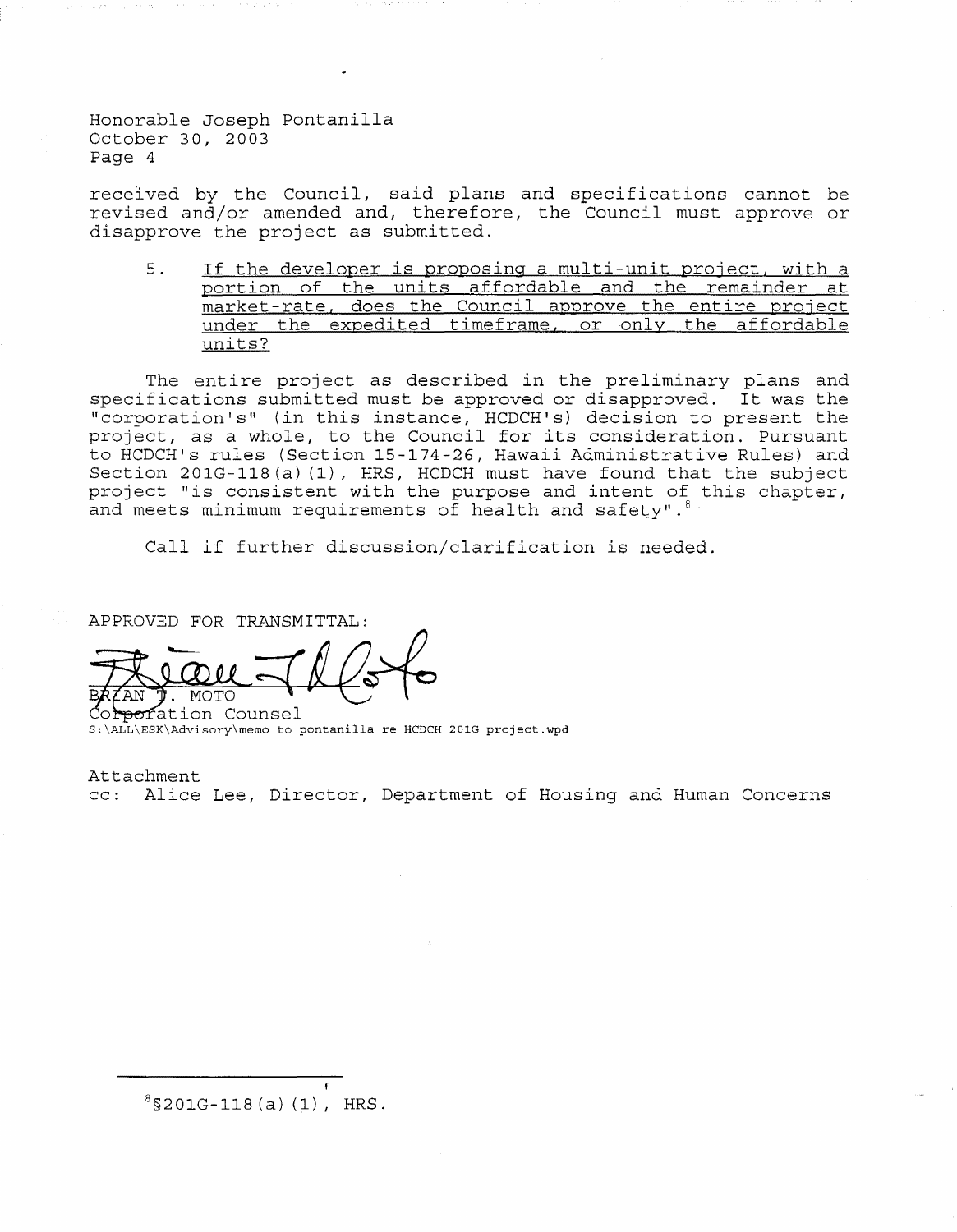

**MARK J. BENNETT** ATYO ANEY GENERAL

RICHARD T. BISSEN. JR. FIRST DEPUTY ATTORNEY GENERAL

111 62 130

ر.<br>د

W

### STATE OF HAWAII DEPARTMENT OF THE ATTORNEY GENERAL 485 SOUTH KING SYNET HONOLLILII, HAWAII 98813 (808) 687-3080

# September 22, 2003

Mr. Robert J. Hall **Acting Executive Director HCDCH** 677 Queen Street, Suite 300 Honolulu, Hawaii 96813

> Whether the Proposed Puu Noa Housing Development Requires an EIS RE: Pursuant to Chapter 343, Haw. Rev. Stat.

Dear Mr. Hall:

LINDA LINGLE

**GOVERNOR** 

You requested a written opinion on whether the proposed Puu Noa ("Puu Noa") housing development would require an environmental assessment (EA) or an environmental impact statement (EIS) pursuant to chapter 343, Hzw. Rev. Stat., if it is developed with HCDCH under section 201G-118, Haw. Rev. Stat.

1. **SHORT ANSWER** 

For the reasons discussed below, the short answer is that an EA or an EIS would not be legally required if the proposed project does not involve the use of any State or county funds and does not require a county general plan amendment.

П. **FACTS** 

Smith Development Company, Inc. ("Smith") proposes to build 254 single family residential units on 60 acres of privately owned land at its proposed "Puu Noat" housing development located in Lahaina, Mani. At the HCDCH board meeting on July 17, 2003, Smith submitted an application which proposes to develop Puu Noa with HCDCH pursuant to section 2016-118, Haw Rev. Stat. In pre-submission discussions with HCDCH, Smith has asserted that if Pun Non is developed with HCDCH under section 201G-118, Haw, Rev. Stat., it is exampt from the requirements established in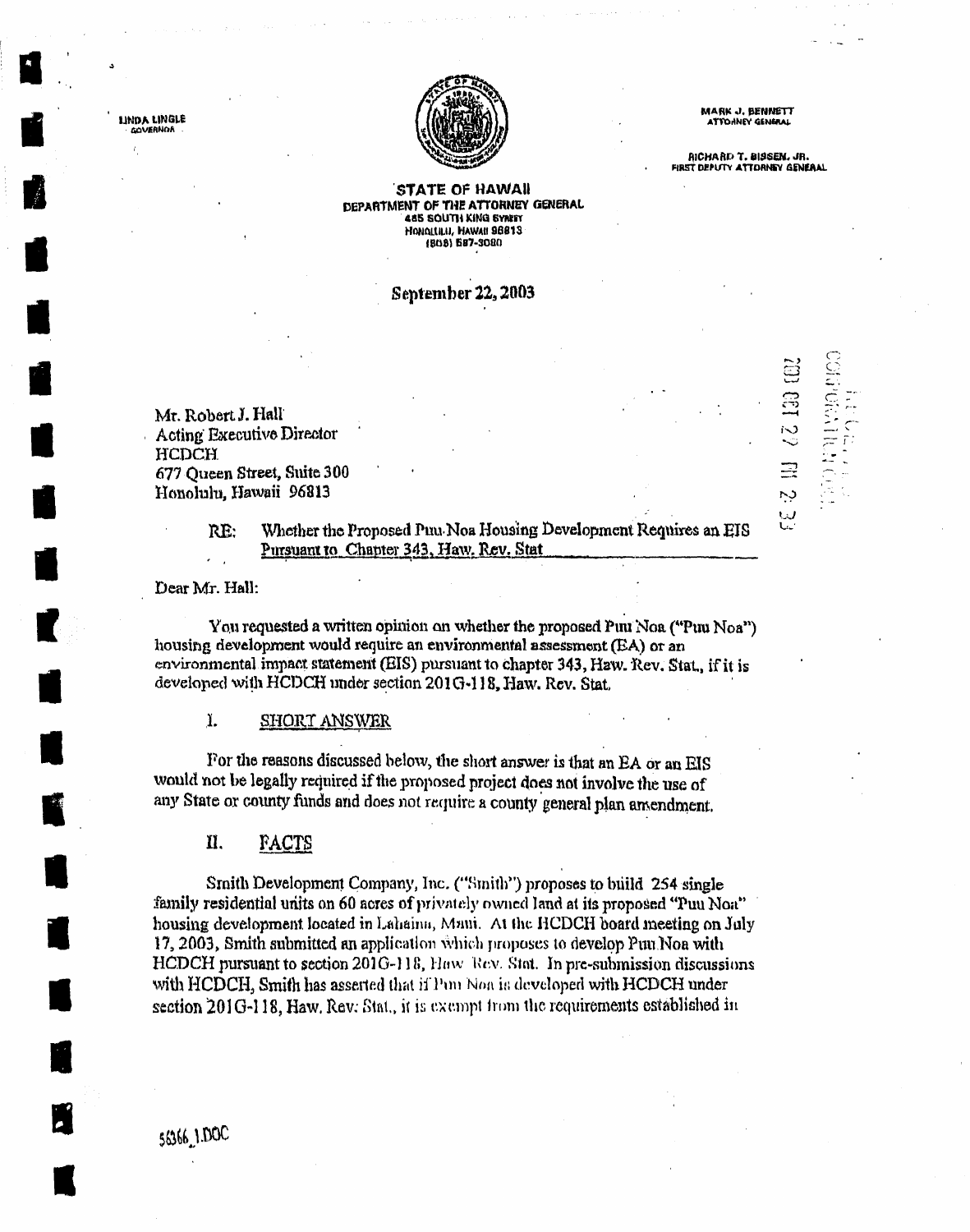Mr. Robert J. Hall September 22, 2003 Page 2

chapter 343, Haw. Rev. Stat., relating to the filing of an EA or an EIS for the project. Smith has also requested exemptions from other Maui county zoning and building code requirements in its application.

HCDCH staff will review the application. They may ask for additional information and may suggest changes to the application if necessary to further the needs of affordable housing residents. If the application is approved, HCDCH staff will participate with Smith in seeking the various other State and county approvals.

Puu Noa is to be built on approximately 60 acres of privately owned land. The subject property is situated in the State Agricultural District, is designated Agriculture by the West Mani Community Plan, and is presently zoned Agriculture by the Land Use Commission. The Puu Noa application requests no use of State or county funds.

#### III. **DISCUSSION**

The requirements as to when an environmental assessment ("EA") or an environmental impact statement ("HIS") needs to be filed are governed by chapter 343, Haw, Rev. Stat. Under section 343-5(a), Haw, Rev. Stat., there are eight actions that require the preparation and filing of an EA. An "action" is defined as "any program or project to be initiated by any agency or applicant." Section 343-2, Haw. Rev. Stat. The only two actions which could be applicable to the Puu Noa application are section 343- $5(a)(1)$  which requires an EA if there is a "proposed use of state or county funds" or section  $343-5(a)(6)$  which requires an EA if the action requires an amendment to the county general plan. The application states that the financing for the project will come completely from private sources and therefore Smith is not requesting the use of any HCDCH, State, or county funds at this time.

HCDCH staff time will be used in the proposed development of Puu Noa. Section 11-200-8 of the environmental administrative rules, however, specifically exempts certain classes of actions from filing an EA because they will "probably have minimal or no significant effect on the environment." Section 11-200-8(a) (10), FLA.R. exempts "continuing administrative activities including, but not limited to, purchase of supplies and personnel-related actions." The Office of Environmental Quality Control (OEQC) has opined that the facilitation in obtaining other State or county approvals and the review and processing of the Puu Noa application by HCDCH staff will not trigger Chapter 343 because such activities are "administrative activities" within the meaning of section 11-200-8(a) (10), H.A.R. (See Attachment 1). An agency's interpretation of its own rule is accorded some deference by the courts. Sam Teague, Ltd. v. Hawaii Civil Rights Comm'n, 89 Hawaii 269, 276 n.2 (Haw. 1999) ("we give persuasive weight in this instance, to the administrative rules that further the purpose of H.R.S. § 386-11"); Aio v. Hamada, 66 Haw. 401, 410 (1983) ("we customarily accord persuasive weight to the construction given words of broad and indefinite meaning by the agency charged with the

56366, 1, DOC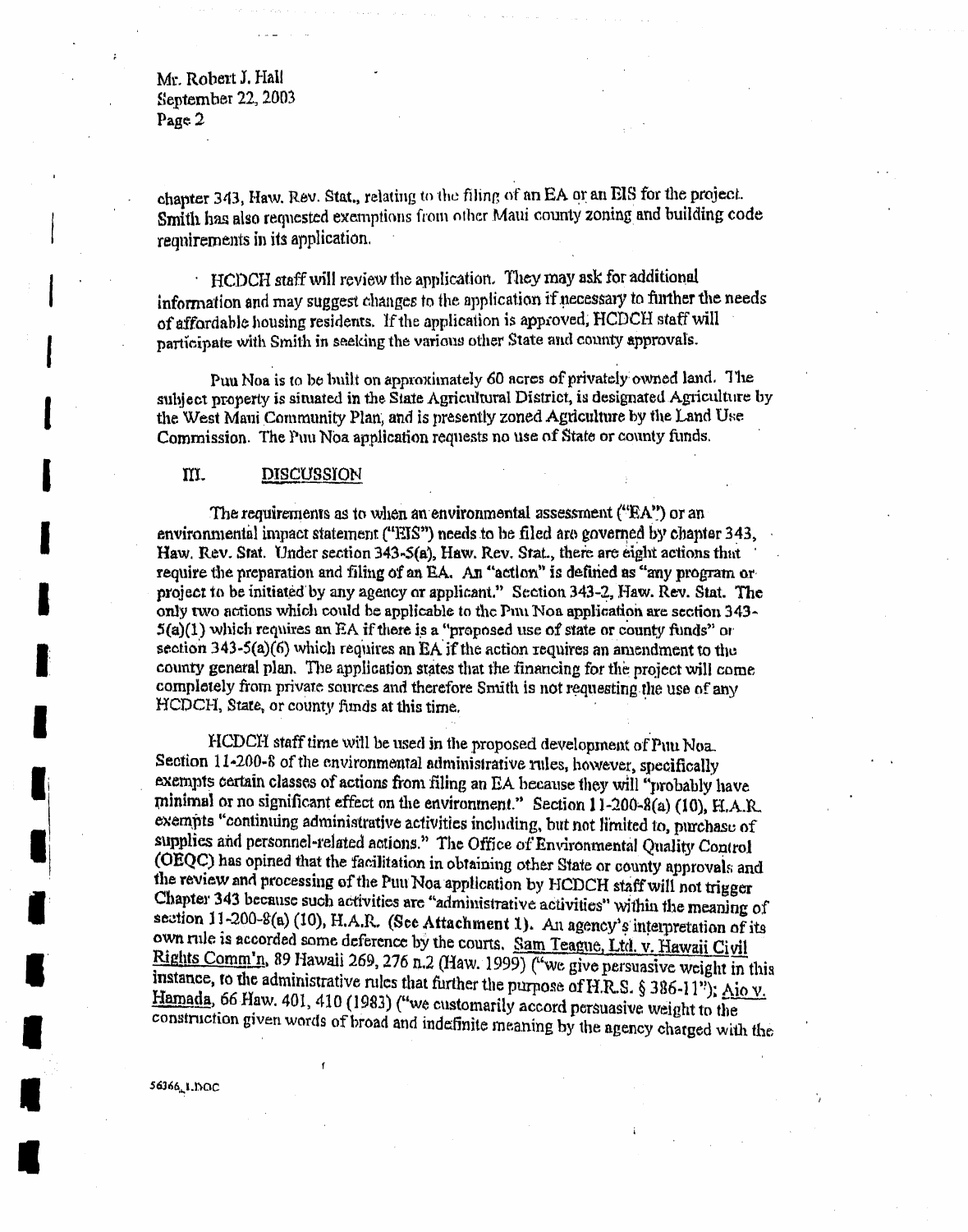Mr. Robert J. Hall September 22, 2003 Page 3

responsibility of carrying out the mandate of the statute in question, unless the construction is palpably erroneous"). We do not believe that OEQC's interpretation of its statutes or rules is palpably erroneous. Accordingly, based upon the particular facts and circumstances of this case, we conclude that HCDCH's processing of the Puu Noa application will not trigger the EA/EIS requirements based upon the expenditure of state monies.

We have not, however, found any case law for the proposition. We also note that if HCDCH exercises significantly greater involvement than merely reviewing and approving the application or facilitating approval of other State or county approvals, this conclusion could change.

Further, section 343-5(a)(6), Haw. Rev. Stat., would trigger the need for an EA if the Puu Noa project proposed any amendment to the existing county general plan. However, section 2016-118, Haw. Rev. Stat., exempts the project from any governmental requirements "relating to planning, zoning, construction standards for subdivisions, development and improvement of land, and the construction of units thereon." Accordingly, Smith's application to develop Puu Noa with HCDCH would not require an amendment to the county general plan because its 201G application actually seeks an exemption from the requirements of the general plan. An exemption from the county general plan under section 201G-118 would obviate the need to amend the general plan. Therefore, we conclude that an exemption from the county general plan would not trigger the need for an EA under section  $343-5(a)(6)$ . For similar reasons, county zoning changes would also be unnecessary if an exemption under chapter 201G is granted.

Notwithstanding this conclusion, we note that section 201G-118 requires the concurrence of Maui county in the approval process. If Maui county rejects the  $201G -$ 118 exemption, Smith would need to obtain a general plan amendment that would then trigger the EA ÆIS requirement.

Finally, HCDCH is still required under section  $201G-118(a)(1)$  to find that the project is "consistent with the purposes of this chapter" and that it meets "minimum requirements of health and safety." In its review of the application, HCDCH could request that Smith address and resolve the types of issues and concerns that would normally be addressed in an EA or an EIS. This opinion does not address the policy issue as to whether HCDCH should participate in a housing development without an BA or EIS. OEQC has argued that an EA or EIS should be required as a matter of policy. See Attachment 2.

 $563651.50C$